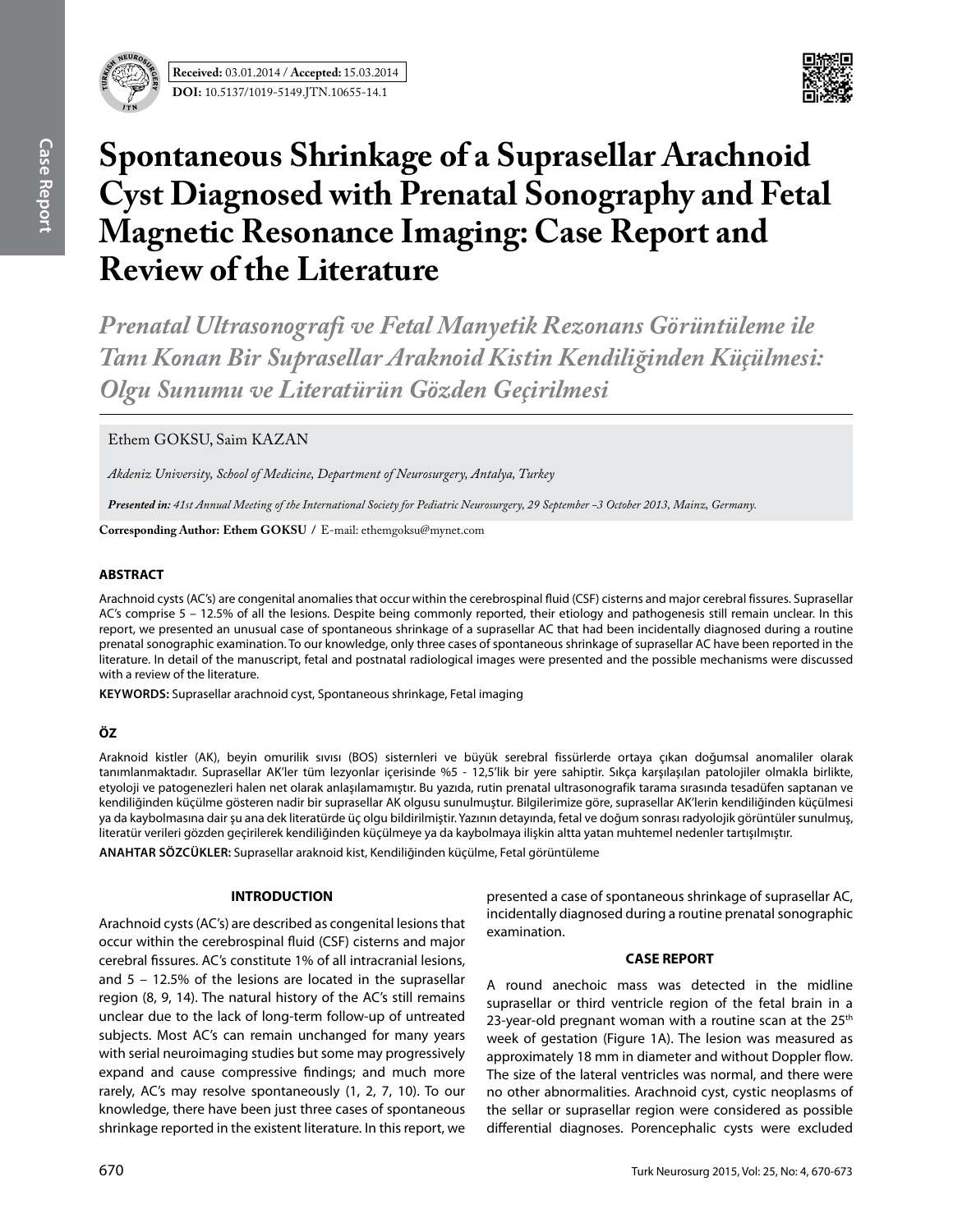because it was creating a mild mass effect. Intracranial hemorrhage was also excluded because of its form and anechoic appearance. We did not find any abnormality on infectious marker screening. Fetal magnetic resonance imaging (MRI) confirmed the cystic lesion at a suprasellar location (Figure 1b, c). Sagittal views demonstrated that there was displacement of the brainstem posteriorly but ventricular circulation was not obstructed. The corpus callosum development was normal. The sonography and fetal MRI findings indicated a possible diagnosis of AC and the family was informed about the prenatal findings and neonatal prognosis.

A 2855 g girl was born with C/S at the 38th week with Apgar scores of 7, 9, and 10, at the 1<sup>st</sup>, 5<sup>th</sup>, and 10<sup>th</sup> minutes respectively. The baby was monitored at our neonatal intensive care unit. Her head circumference at birth was within the 50<sup>th</sup> percentile. Neonatal screening tests were in normal range and there was nothing to suggest any endocrine, ophthalmological, or neurological deficit. Her vital findings were stable and she was discharged four days later.

MRI obtained on the 10<sup>th</sup> day demonstrated a cystic lesion with a diameter of 27 mm within the prepontine and suprasellar cisterns with CSF intensity on all sequences (Figure 2a, b). Additional findings included an upward displacement of the optic chiasm, third ventricle floor, and ventral compression of the pons and midbrain without ventricular dilatation. Since the subject had a normal neuroophthalmological and

endocrine status and no findings of elevated intracranial pressure, it was decided that the patient would be followed up without intervention. Curiously, the cyst was observed to progressively shrink to a final diameter of 8 mm in the followup MRI's taken at the 12<sup>th</sup> and 24<sup>th</sup> months. Furthermore, with the volume of the cyst having decreased, the third ventricle and aqueduct appeared clear and brainstem compression had disappeared (Figure 2 C, D).

#### **DISCUSSION**

Congenital AC's are benign CSF accumulations between the dura and the neural substance along the cerebrospinal axis. These lesions are composed of several layers of arachnoid cells strengthened with the collagen fibers and have been hypothesized to develop because of the splitting or duplication of the arachnoid membrane in the early developmental period (8, 9, 13). As they are accepted to be a developmental origin, they can be identified in fetal imaging. Glioependymal cysts, craniopharyngiomas, benign cystic gliomas, Rathke cleft cysts, and colloid cysts of the third ventricle should be considered as possible differential diagnoses (4, 5). AC's classically are not contrast-enhanced lesions and they follow CSF intensity in all MRI sequences. Prenatal MRI is helpful to confirm the diagnosis and also demonstrate the additional findings of corpus callosum and cortical gyral abnormalities. Furthermore, diagnostic accuracy is a very important reason for genetic counseling and continuation of pregnancy. AC's at a suprasellar location can grow and cause obstructive



**Figure 1:** Prenatal sonographic examination at the 25<sup>th</sup> gestational week **(a)**, T2W sagittal **(b)** and coronal **(c)** fetal MRI demonstrate a midline cyst measuring 18 mm in diameter.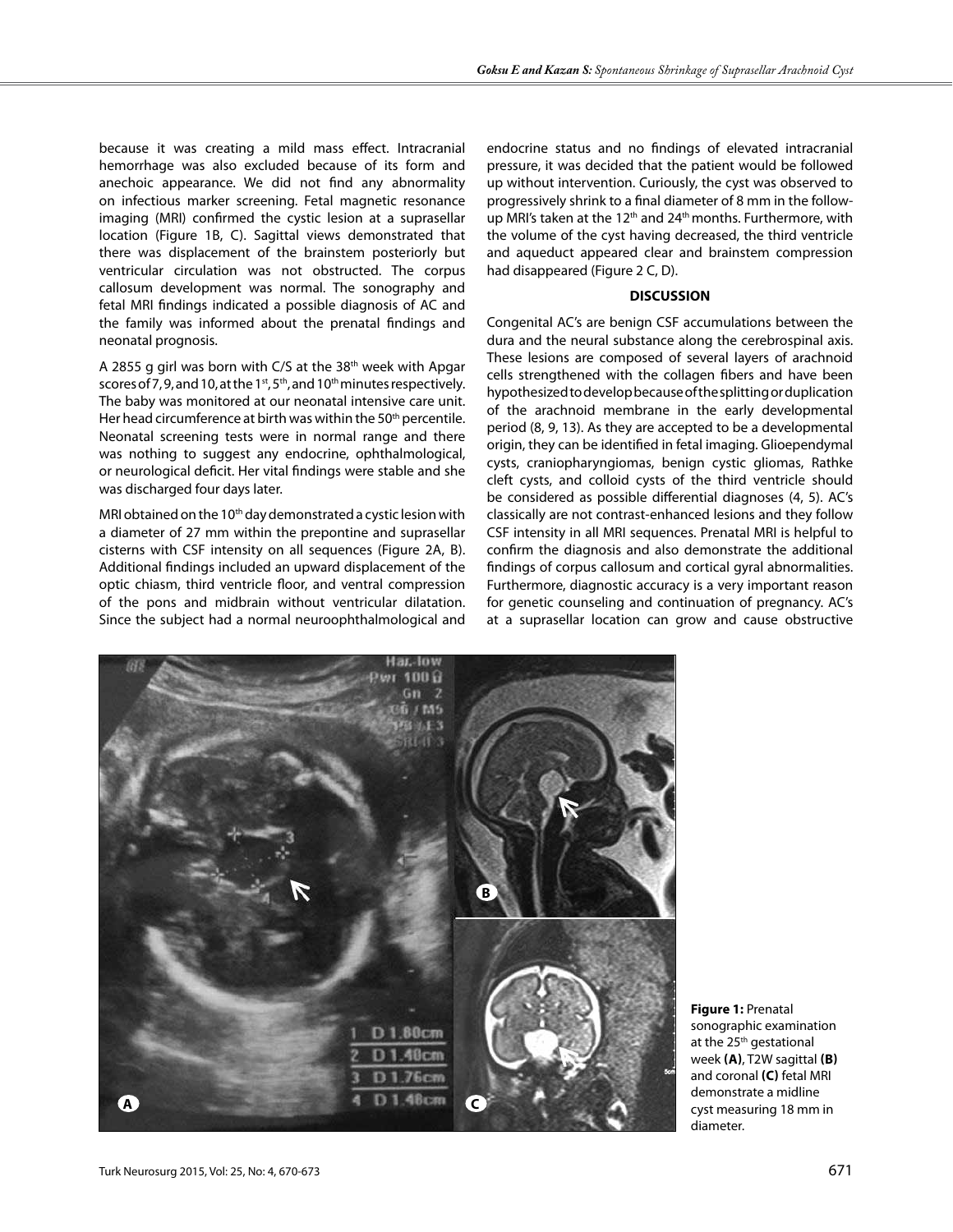

**Figure 2:** Sagittal T2W (A) and T1W (B) MR images at postpartum 10<sup>th</sup> day show the suprasellar arachnoid cyst with a diameter of 27 mm. Follow-up sagittal plane T1W MR images performed at the 12<sup>th</sup> (C) and 24<sup>th</sup> months (D) showed that the cyst had progressively shrunk to a final diameter of 8 mm. Additionally the third ventricle and aqueduct appeared clear and brainstem compression had dissolved with the reduction of cyst volume.

hydrocephalus. Therefore, they should be carefully followed by serial sonographic examinations (4, 5). In our case, prenatal sonography, MRI and postnatal follow-up allowed us to make an early diagnosis, to identify the exact location of the cyst, to exclude other sellar lesions, and to evaluate the gradual resolution of the cyst.

AC's are predominantly observed in children (12). Their incidence has increased with the frequent use of routine scanning for various reasons. In a recent report, the frequency of AC has been reported as 2.6% in over 10.000 children under 18 years of age who underwent brain imaging (1). There is also much debate regarding their natural history and management (1, 2, 9, 14). However, several parameters should be kept in mind in AC management. Firstly, the presence of other anomalies, such as agenesis of the corpus callosum should be determined. Secondly, the associated obstructive hydrocephalus should be evaluated, and finally, whether the size has changed with gestational progress and during postnatal follow-up should be assessed (5).

The management strategy of the AC's is basically determined by the patient's symptomatology and radiological progression. Patients with a presence of mass effect of the AC or increased intracranial pressure signs are candidates for surgery. The degree of brain re-expansion is variable following fenestration of the cyst and it is not related to cyst volume or surgical technique. However, AC's can be completely resolved both in children and adults (12). This entity was explained with the mechanism of much more rapid drainage of the cyst in patients with spontaneous resolution than that of cases who were surgically treated (12).

Enlargement of AC's has been reported previously (1, 2, 6, 7). There are also several hypotheses that have been suggested regarding the growth of the cyst: the ball-valve mechanism based on the differential flows between the AC and normal CSF, fluid production by the cells lining the walls of the cyst, and fluid movements secondary to pulsations of the veins. Furthermore, in the pathogenesis of suprasellar AC's, a slit-valve hypothesis, between the cyst and subarachnoid space via the pierced prepontine arachnoid membrane by the basilar artery, has been proposed. However, there is little information regarding the natural history in terms of symptomatology or size of AC (1, 2, 7, 9). Recently, the natural history of 111 pediatric patients with AC was evaluated with a mean follow-up of 3.5 years. In this series, the volume of the AC's were observed to be enlarged in 11/111 patients and all of these patients were younger than 4 years of age (1). Lee et al. (7) demonstrated that AC's diagnosed before 6 months of age enlarged in size during follow-up significantly more frequently than in the older group. It has been reported that younger age was the only significant factor affecting the growth of AC's among other factors such as location, initial size, and duration of follow-up. Our case, in whom suprasellar AC's were diagnosed in the prenatal period, had continued her normal development until 30 months of age with no symptoms and signs of ophthalmological, endocrine or hydrocephalic complication and without any intervention.

The frequency of spontaneous shrinkage of AC's is probably higher than the reports in the literature (10, 12, 15, 16) as many AC's are asymptomatic and they are incidentally diagnosed as in the present case. The AC in most of the subjects in which spontaneous resolution was reported originated in the middle fossa (11, 12). In the literature, there have been only three cases of spontaneous shrinkage of AC's located in the suprasellar region. Different mechanisms have been proposed to explain the pathogenesis of spontaneous resolution. The hypotheses have focused mainly on occurrences of communication between the cyst and normal CSF pathways, caused by events such as head injury or infection (12, 15, 16). Rupture and collapse of the cyst as a result of increasing intracystic pressure with the effect of some provocating factors, such as extreme holding of the breath, crying or the Valsalva maneuver has been proposed as a possible mechanism by Yamauchi et al. (15). The studies have indicated a common relationship between subdural hematomas and arachnoid cysts but spontaneous disappearance of those cysts has not